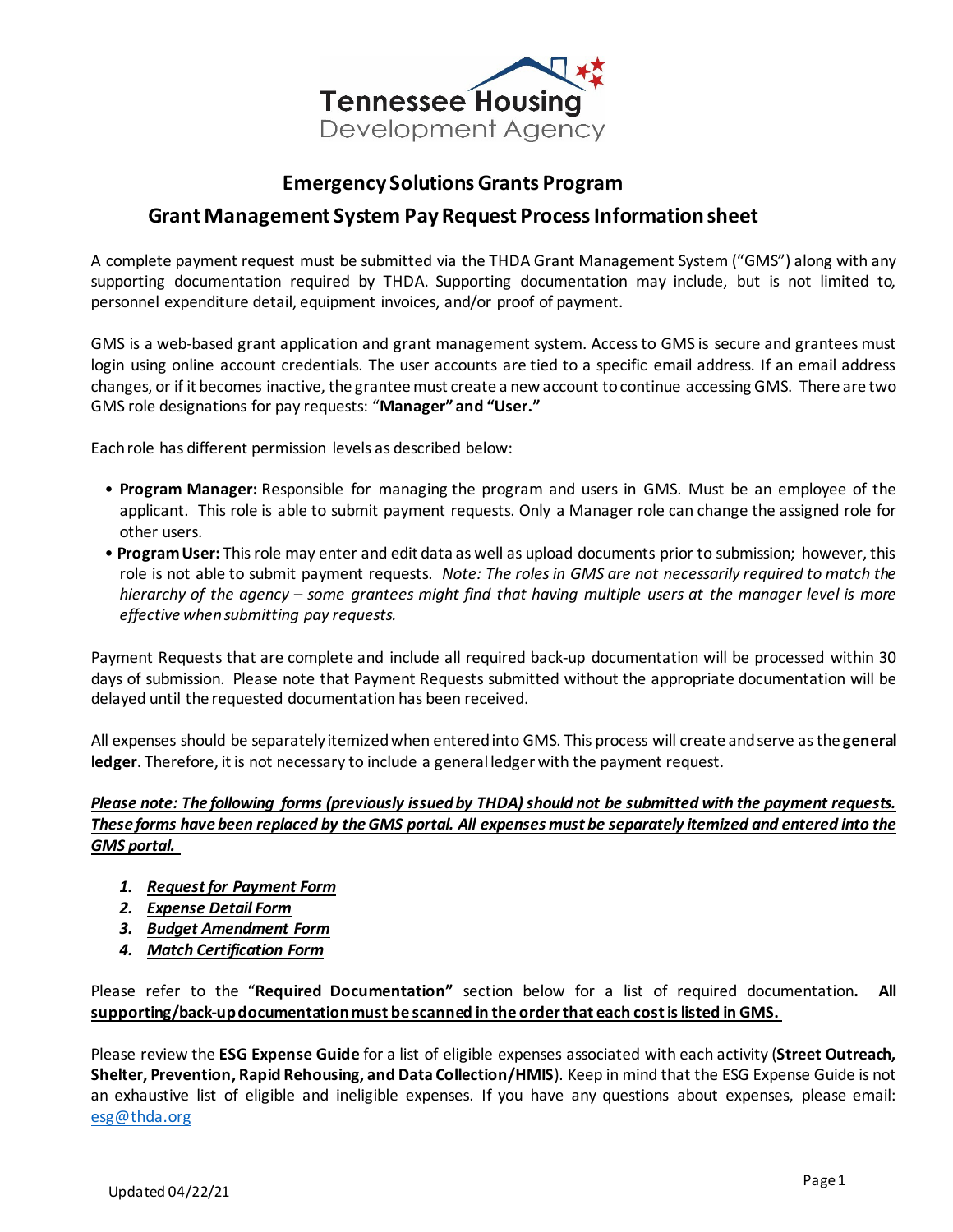## **Required Documentation**

- **Salaries**  Require a timesheet with the **first** draw. If a new employee starts after the first request is submitted, please submit a timesheet for the new employee along with the firstdraw for which their salary is included. Enter the correct "Pay Period Dates" as well as "Paid Date" in GMS. Submit payroll statements/paystubs with draw request.
- **Utilities**  Submit a copy of the invoice and indicate in GMS which portion is to be paid from the ESG funds. Enter the total amount billed under the **"Total Amount"** column in GMS and the amount to be paid under the **"Amount Paid by ESG"** column.
- **Transportation** When requesting reimbursement for mileage, a mileage log must be included. If reimbursement for gas is being requested, Please submit a copy of the gas receipt(s).
- **Equipment**  Submit a copy of the invoice and indicate in GMS which portion is to be paid from the ESG funds. Enter the total amount billed under the **"Total Amount"** column in GMS and the amount to be paid under the **"Amount Paid by ESG"** column.
- **Rent** Documentation does not need to be submitted to THDA, but must be on file with the Grantee. Each line of the **expense details** must be entered in GMS for every client receiving financial assistance. Please list each client separately.
	- $\circ$  If your organization is a domestic violence agency, you do not have to list the client's name or payee/vendor if it will compromise the client, however, all other detail data fields must be completed.
- **Security Deposits**  Documentation does not need to be submitted to THDA, but must be on file with the Grantee. Each line of the **expense details** must be entered in GMSfor every client receiving financial assistance. Please list each client separately.
	- $\circ$  If your organization is a domestic violence agency, you do not have to list the client's name or payee/vendor if it will compromise the client, but you will need to complete the other fields.
- **Moving costs**  Submit a copy of the invoice and indicate in GMS which portion is to be paid from the ESG funds. Enter the total amount billed under the **"Total Amount"** column in GMS and the amount to be paid under the **"Amount Paid by ESG"** column.
- **Childcare**  Documentation/receipt that reflects the amount paid each week/month. Each line of the expense details must be entered in GMS for every client receiving financial assistance. Apprenticeship documents. Please list each client separately.
	- $\circ$  If your organization is a domestic violence agency, you do not have to list the client's name or payee/vendor if it will compromise the client, but you will need to complete the other fields.
- **Data Entry**  on the Data Collection/HMIS sheet; please follow the same requirements as noted for salaries.
- **Food**  Please submit a copy of the receipt, **making sure to deduct taxes since ESG does not pay taxes.** Indicate in GMS which portion is to be paid from the ESG funds. Enter the total amount billed under the **"Total Amount"** column in GMS and the amount to be paid under the **"Amount Paid by ESG"** column.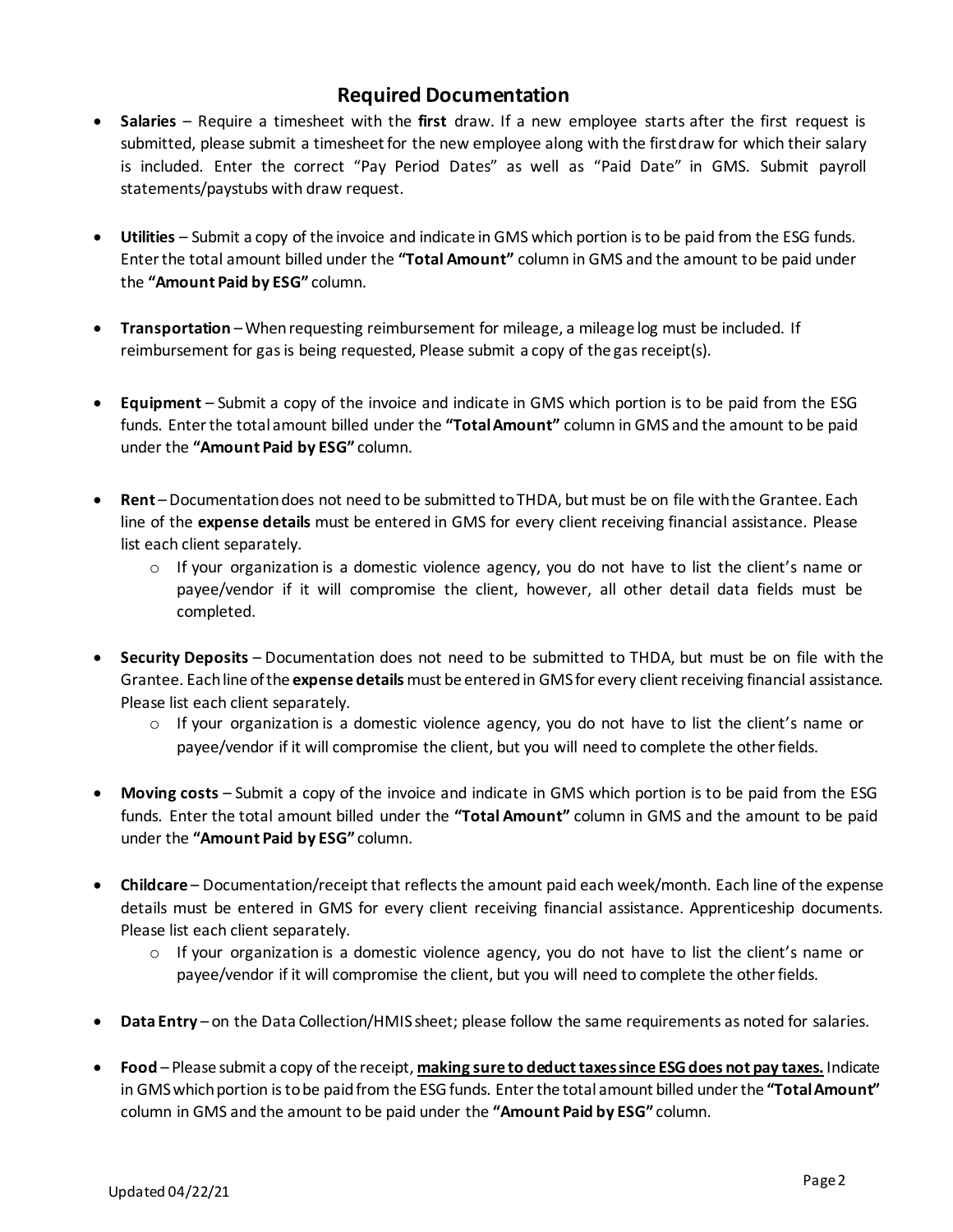- **Hotel/Motel Vouchers**  Submit a copy of the invoice and indicate in GMS which portion is to be paid from the ESG funds. Please list each client separately on the Expense Detail Form.
	- $\circ$  If your organization is a domestic violence agency, you do not have to list the client's name or payee/vendor if it will compromise the client, but you will need to complete the other fields.
- **Maintenance**  Submit a copy of the invoice and indicate in GMS which portion is to be paid from the ESG funds. Enter the total amount billed under the **"Total Amount"** column in GMS and the amount to be paid under the **"Amount Paid by ESG"** column.
- **Supplies**  Submit a copy of the invoice and indicate in GMS which portion is to be paid from the ESG funds. Enter the total amount billed under the **"Total Amount"** column in GMS and the amount to be paid under the **"Amount Paid by ESG"** column.
- **Furnishing**  Submit a copy of the invoice and indicate in GMS which portion is to be paid from the ESG funds. Enter the total amount billed under the **"Total Amount"** column in GMS and the amount to be paid under the **"Amount Paid by ESG"** column.

# **ESG-CV Cares eligible expenses**

The following expenses are in addition to the expenses eligible under the ESG program as outlined above, however these expenses are only eligible for the limited time of the ESG-CV contract term.

**Training-** As permitted by the CARES Act, ESG-CV funds may be used for training on infectious disease prevention and mitigation for staff working directly to prevent, prepare for, and respond to coronavirus among persons who are homeless or at risk of homelessness and the use of funding shall not be considered administrative costs. **Training** expenses should be billed under **Street Outreach**. To bill for this expense, please submit salaries under the training expense tab. Please follow the requirement for **salaries** as outlined above.

**Hazard Pay**-As permitted by the CARES Act, funds may be used to pay hazard pay for recipient-or sub-recipient staff working *directly* to prevent, prepare for, and respond to coronavirus among persons who are homeless or at risk of homelessness. Please make sure to use the Hazard pay tab for any staff that is being paid hazard pay. Hazard pay amount should be broken out from regular salary cost.

Example: **Salaries**(tab) **Jane Doe: Time period-2/1/2-2/12/21 \$500** 

**Jane Doe: Time period-2/1/21-2/12/21-Hazard pay \$300**

**Hazard pay**-does not require any additional documentation; but please remember to fill out the **Expense Detail in GMS** completely.

- **Landlord Incentives**-The eligible cost of paying for landlord incentives as reasonable and necessary to obtain housing for individuals and families experiencing homelessness and at risk of homelessness. The **first** draw of using landlord incentives must include a landlord incentive plan. The landlord incentive plan should outline (landlord eligibility, incentive amounts). Please follow the documentation requirement for **rent** as outlined above.
- **Volunteer Incentives-**The cost of providing reasonable incentives to volunteers (e.g. cashier checks or gift cards) who have been and are currently helping to provide necessary street outreach, emergency shelter, essential services, and housing relocation and stabilization services during the coronavirus outbreak. The **first** draw of using volunteer incentives must include a **volunteer incentive plan**. The volunteer plan should include (volunteer eligibility, incentive amounts). The documentation should include volunteer name (if applicable) and